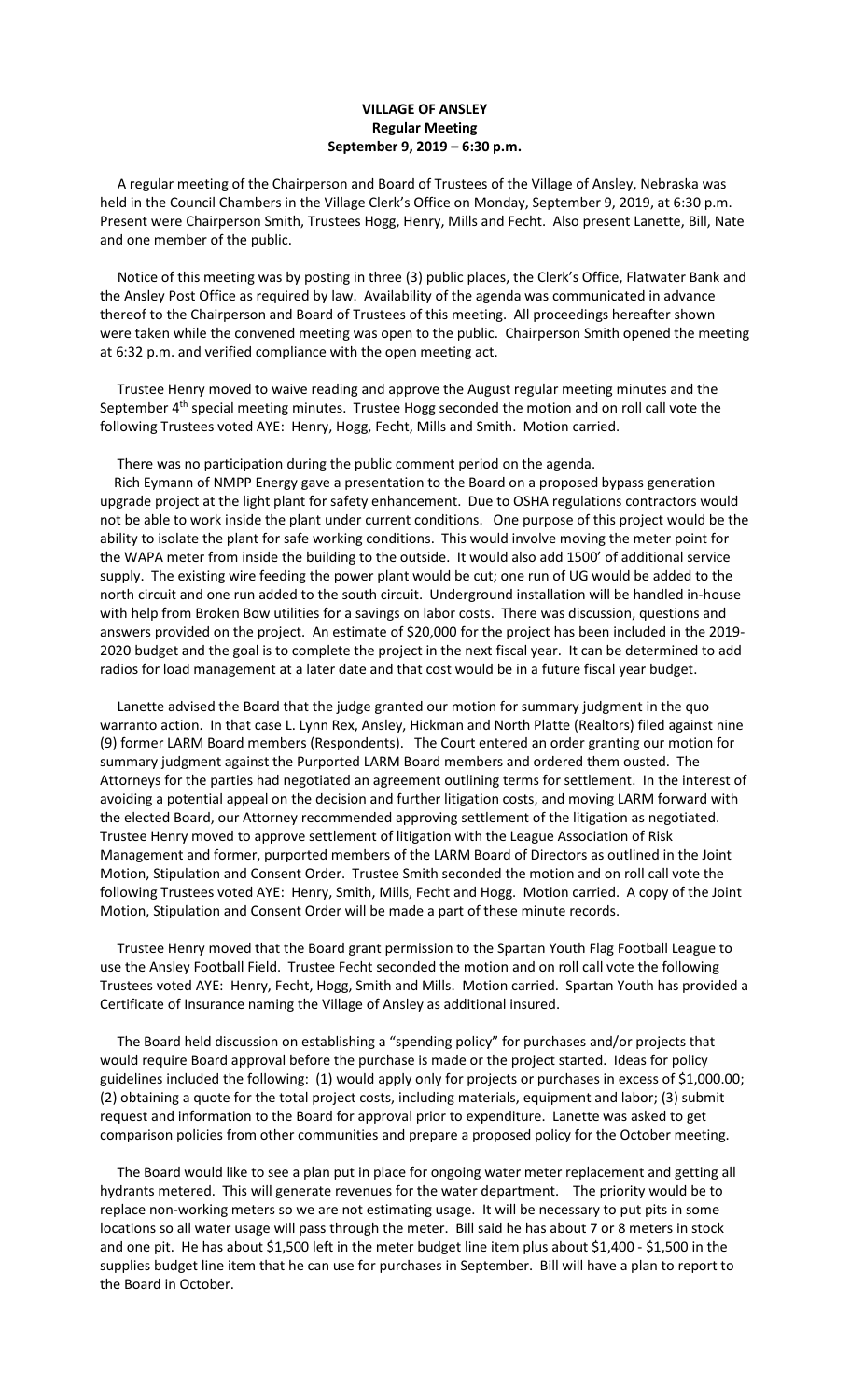Trustee Fecht had asked for a clarification on the record of "extra" trash charges. It has been the policy for many years that any materials outside the tote cart or dumpster are subject to an additional charge. The base monthly charge for trash covers the tote cart or dumpster only. Additional bags, boxes, trash containers, etc. are usually subject to an additional \$5.00 minimum charge depending on the volume. The "extra" charges are noted in the trash truck and turned into the office prior to the end of the month so the trash charge on the utility bill can be adjusted to include the additional fee. Once the bill is produced the additional fee is removed prior to the next billing period.

 The Board had received copies of the proposed 2019-2020 budget document. There were no recommendations for changes. It was discussed again that while an item/project may be included in the budget, the Board always reserves the right to disallow a project or expenditure. The budget hearing will be held on Monday, September 16<sup>th</sup> at 7:30 p.m.

 Department Head Reports – Bill reported that Johnson Service will be in Ansley in the next few days conducting their annual inspection of sewer mains. The WAPA meter will be moved out of the plant – we have no choice on that. Isolation of the plant is optional but for safety reasons it should be done.

 Lanette reported the following: (1) The Sheriff's sale of the property at 410 Keene Street will be September 10<sup>th</sup> at 2:00 p.m. at the Court House. A Village rep needs to be present to give our opening bid of expenses against the property. No board members can attend so Lanette will represent the Village; (2) annual League Conference will be September 18-20 in Lincoln with LARM members' meeting and LARM Board meeting held in conjunction with the conference; (3) "Spirit of Ansley" awards will be on Wednesday, September  $11<sup>th</sup>$  at the Municipal Auditorium; (4) nuisance conditions on properties and a dog compliant and non-compliance were shared; (5) the procedure for a performance review and board action was explained; (6) radio license renewal for call signs is no longer needed and Lanette will inquire about the procedure to surrender the licenses; (7) Flatwater Bank interest rate on the Village checking account for the next year will be .75%.

| <b>GENERAL FUND</b>         |          |                           |           |
|-----------------------------|----------|---------------------------|-----------|
| American Electric-sup       | 22.58    | Ansley Lmbr-sup           | 393.72    |
| Barco Mun Products-eq       | 1,687.33 | Broken Bow Mun-eq         | 2,236.50  |
| <b>Buffalo Outdoor-sup</b>  | 155.34   | Capital Bus-fees          | 97.80     |
| <b>Custer Co Chief-fees</b> | 73.09    | <b>Custer Federal-inv</b> | 10,420.00 |
| Custer's-fuel               | 568.48   | DCL America-eq            | 472.57    |
| DOE-en                      | 768.87   | Deterding's-sup           | 19.79     |
| Lanette Doane-tvl/cell      | 80.68    | Dutton-Lainson-sup        | 1,214.38  |
| Eakes-sup                   | 114.11   | Freedom Claims-ins        | 912.40    |
| Grainger-sup                | 131.65   | League NE Mun-dues        | 730.00    |
| League Util Section-dues    | 418.00   | LASWA-fees                | 840.30    |
| LC Auto-sup                 | 21.59    | Mead Lumber-sup           | 319.08    |
| NAQS-ser                    | 2,646.59 | NCTC-ph                   | 521.15    |
| NE DOR-fees/taxes           | 5,025.41 | NE Mun Clerks' Assoc-dues | 25.00     |
| NE Public Health Lab-fees   | 1,318.00 | <b>NMPP Energy-ser</b>    | 592.50    |
| One Call-ser                | 9.97     | Petty Cash-sup            | 310.87    |
| Sargent Pipe-ser            | 582.38   | Doug Stunkel-rent         | 1,250.00  |
| <b>Trotter Grain-sup</b>    | 187.53   | Village-util/lease        | 12,116.65 |
| <b>Yanez Service-fuel</b>   | 425.94   | <b>Black Hills-util</b>   | 237.83    |
| Midlands Contracting-ser    | 6,495.20 | Municipal Supply-sup      | 2,900.00  |
| UHC-ins                     | 1,957.92 | MEAN-en                   | 31,009.95 |
| AFLAC-ins                   | 60.45    | City Payroll-sal          | 15,418.58 |
| <b>Federal Tax Dep-tx</b>   | 4,688.73 | <b>Todd Grant-cell</b>    | 25.00     |
| Invesco-ret                 | 1,448.00 | <b>Bill Moser-cell</b>    | 25.00     |
| Nate Slagle                 | 25.00    |                           |           |

 Trustee Henry moved to approve the claims and Trustee Mills seconded the motion. On roll call vote the following Trustees voted AYE: Henry, Mills, Fecht, Hogg and Smith. Motion carried.

 There being no further business to come before the Board Trustee Henry moved to adjourn and Trustee Hogg seconded the motion. On roll call vote the following Trustees voted AYE: Henry, Hogg, Fecht, Mills and Smith. Motion carried and meeting adjourned at 8:35 p.m.